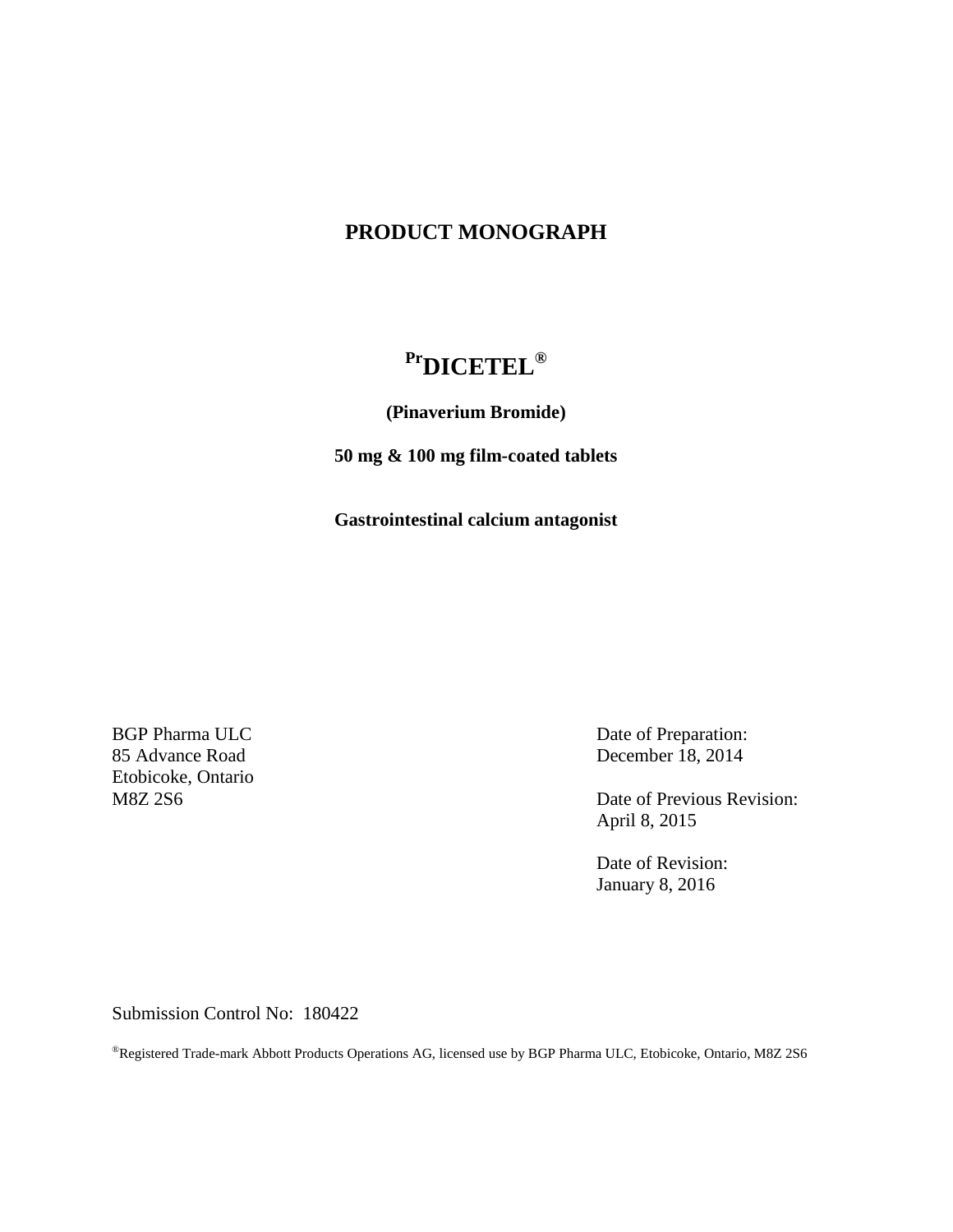### **PRODUCT MONOGRAPH**

# **PrDICETEL®**

(Pinaverium Bromide) 50 mg & 100 mg film-coated tablets

### **THERAPEUTIC CLASSIFICATION**

Gastrointestinal calcium antagonist

### **CLINICAL PHARMACOLOGY**

**DICETEL®** (pinaverium bromide) is a calcium antagonist which inhibits the calcium influx by blocking the voltage-dependent calcium channel at the smooth muscle cell level. It possesses a high degree of selectivity for the intestinal smooth muscle.  $5,7,19,32,36,48,50$ 

Many studies showed that pinaverium bromide induces a relaxation of the gastrointestinal and the biliary tracts and mainly of the colon, an inhibition of the motor colonic response to food and/or pharmacological stimulations, implying the action of the drug in irritable bowel syndrome. 4,9,37,47

# **INDICATIONS AND CLINICAL USE**

**DICETEL®** (pinaverium bromide) is indicated:

- for the treatment and relief of symptoms associated with irritable bowel syndrome (IBS): abdominal pain, bowel disturbances and intestinal discomfort.
- for the treatment of symptoms related to functional disorders of the biliary tract.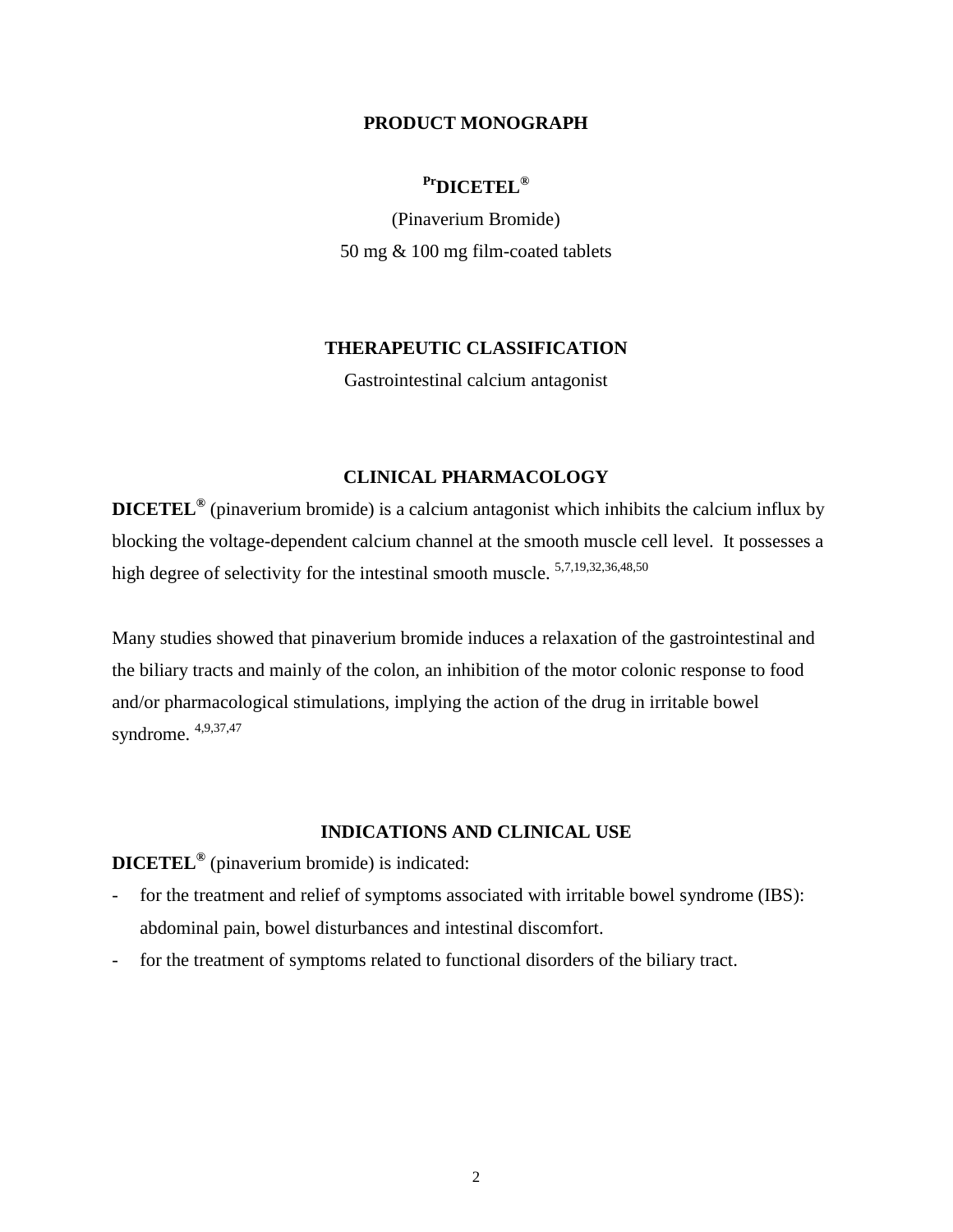#### **CONTRAINDICATIONS**

**DICETEL®** (pinaverium bromide) is contraindicated in patients with known hypersensitivity to pinaverium bromide or any of the excipients.

No other contraindications have been identified at this time.

#### **WARNINGS**

Contact of **DICETEL®** (pinaverium bromide) with the oesophageal mucosa may be irritating. Therefore, it is strongly recommended that the tablet be taken with a glass of water during mealtime. The tablet must be swallowed without being chewed or sucked. If more than three tablets are prescribed per day, the additional tablet(s) should be taken concurrently with a glass of water and a snack.

Because of a risk of oesophageal lesions, instructions on the method of administration of **DICETEL** should be carefully adhered to (see above and **ADVERSE REACTIONS**). Patients with pre-existing oesophageal lesion and/or hiatus hernia should pay special attention to the correct method of administration of **DICETEL**.

The safety and efficacy of **DICETEL** have not been established in children and experience is limited. Therefore, **DICETEL** is not recommended for use in children.

### **PRECAUTIONS**

**DICETEL®** (pinaverium bromide) should not be administered for the relief of motility dysfunction due to underlying organic disease.

This medicinal product contains lactose. Patients with rare hereditary problems of galactose intolerance, the Lapp lactase deficiency or glucose-galactose malabsorption should not take this medication.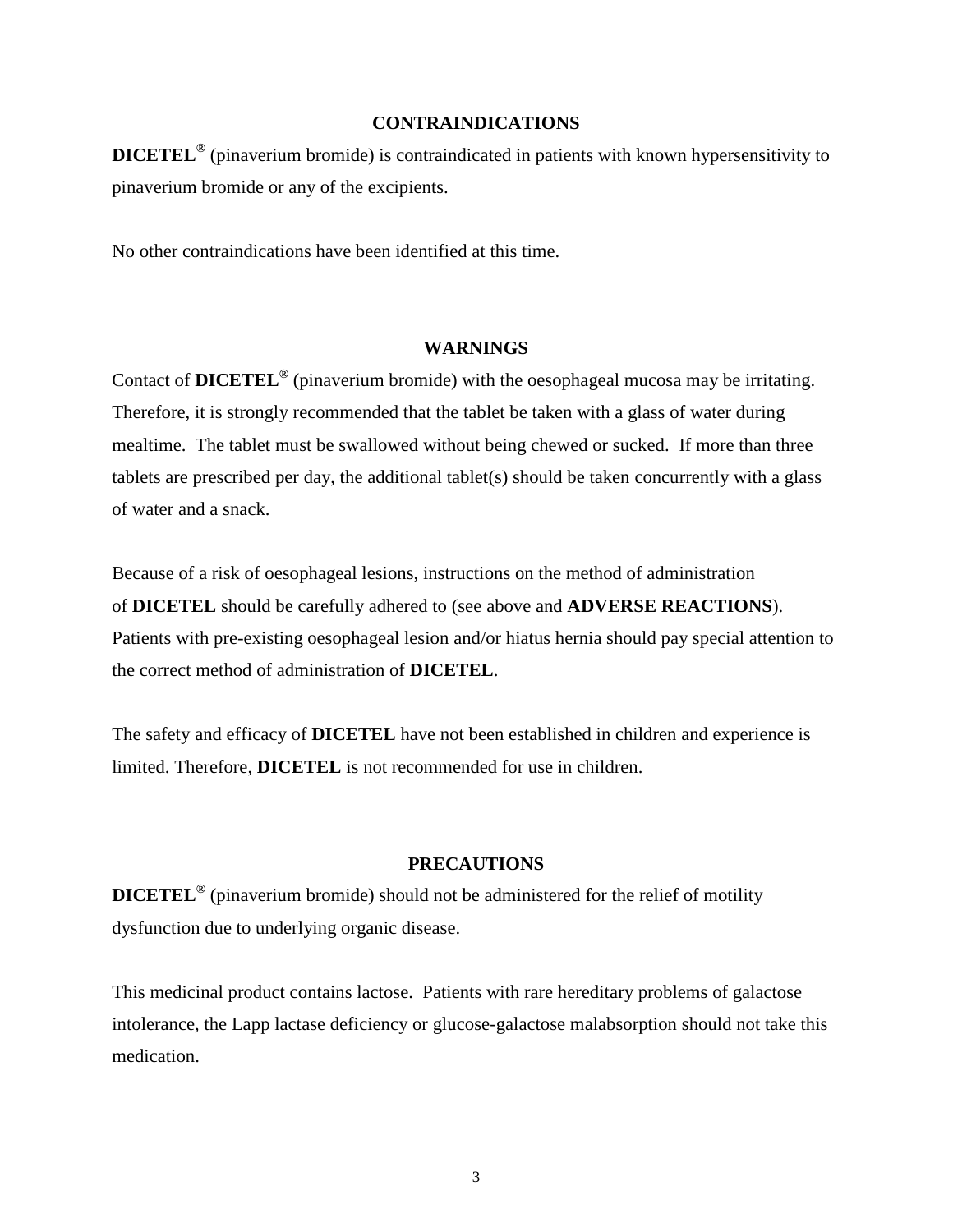# Use in pregnancy:<sup>3</sup>

There are no adequate data from the use of pinaverium bromide in pregnant women. Animal studies are insufficient with respect to effects on pregnancy, embryonal/ fetal development, parturition and/ or postnatal development. The potential risk for humans is unknown. The safety of **DICETEL** during pregnancy has not been established. Consequently, in the pregnant patient, this drug should only be administered if, in the judgement of the physician, its use is essential to the welfare of the patient.

Furthermore, the presence of bromine should be taken into account. Theoretically, administration of pinaverium bromide at the end of the pregnancy can affect the new-born neurologically (hypotony, sedation). No such cases however have been reported with **DICETEL**.

#### Use during lactation:

There is insufficient information on the excretion of **DICETEL** in human or animal breast milk. Physico-chemical and available pharmacodynamic/ toxicological data on **DICETEL** point to excretions in breast milk and a risk to the suckling infant cannot be excluded. **DICETEL** should not be used during breast-feeding.

#### **ADVERSE REACTIONS**

Minor adverse events were reported and listed as mild and moderate. They were mainly minor digestive disorders that may be related to the disease, such as epigastric pain and/or fullness (0.8%), nausea (0.5%), constipation (0.4%), heartburn (0.3%), distension (0.3%), diarrhoea  $(0.2\%)$ .  $^{8}$ 

For other systems: headache (0.3%), dryness of the mouth (0.3%), drowsiness (0.2%), vertigo (0.2%) and skin allergy (0.2%).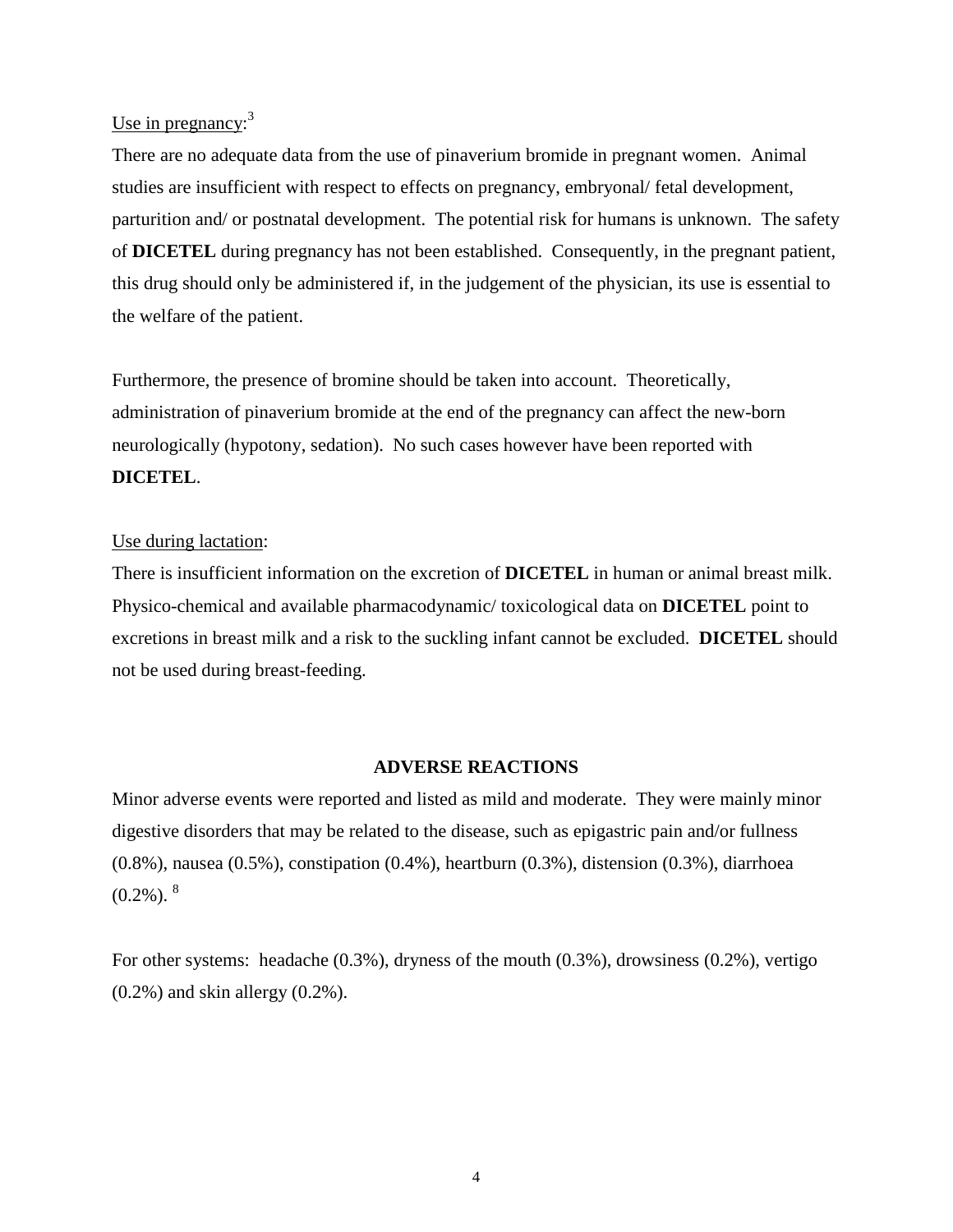### Post-Market Adverse Drug Reactions

The following adverse reactions have been reported spontaneously during post-marketing use. A precise frequency cannot be estimated from available data (not known).

### Gastrointestinal disorders

Gastrointestinal disturbances have been observed, e.g. abdominal pain, vomiting, and dysphagia.

Oesophageal lesion may occur when advised method of administration of **DICETEL** is not followed (see **WARNINGS**).

### Skin and subcutaneous tissue disorders

Cutaneous effects have been observed, e.g. rash, pruritus, urticaria, and erythema.

### Immune system disorders

There have been spontaneous reports of systemic hypersensitivity reactions involving the subcutaneous tissue and other organ systems of the body such as angioedema and anaphylactic shock.

# **DRUG INTERACTIONS**

Clinical trials have demonstrated the absence of any interaction between pinaverium bromide and digitalis drugs, oral anti-diabetics, insulin, oral anticoagulants and heparin.

Co-administration of an anticholinergic drug may enhance spasmolysis.

No interference with laboratory tests for drug level detection was observed.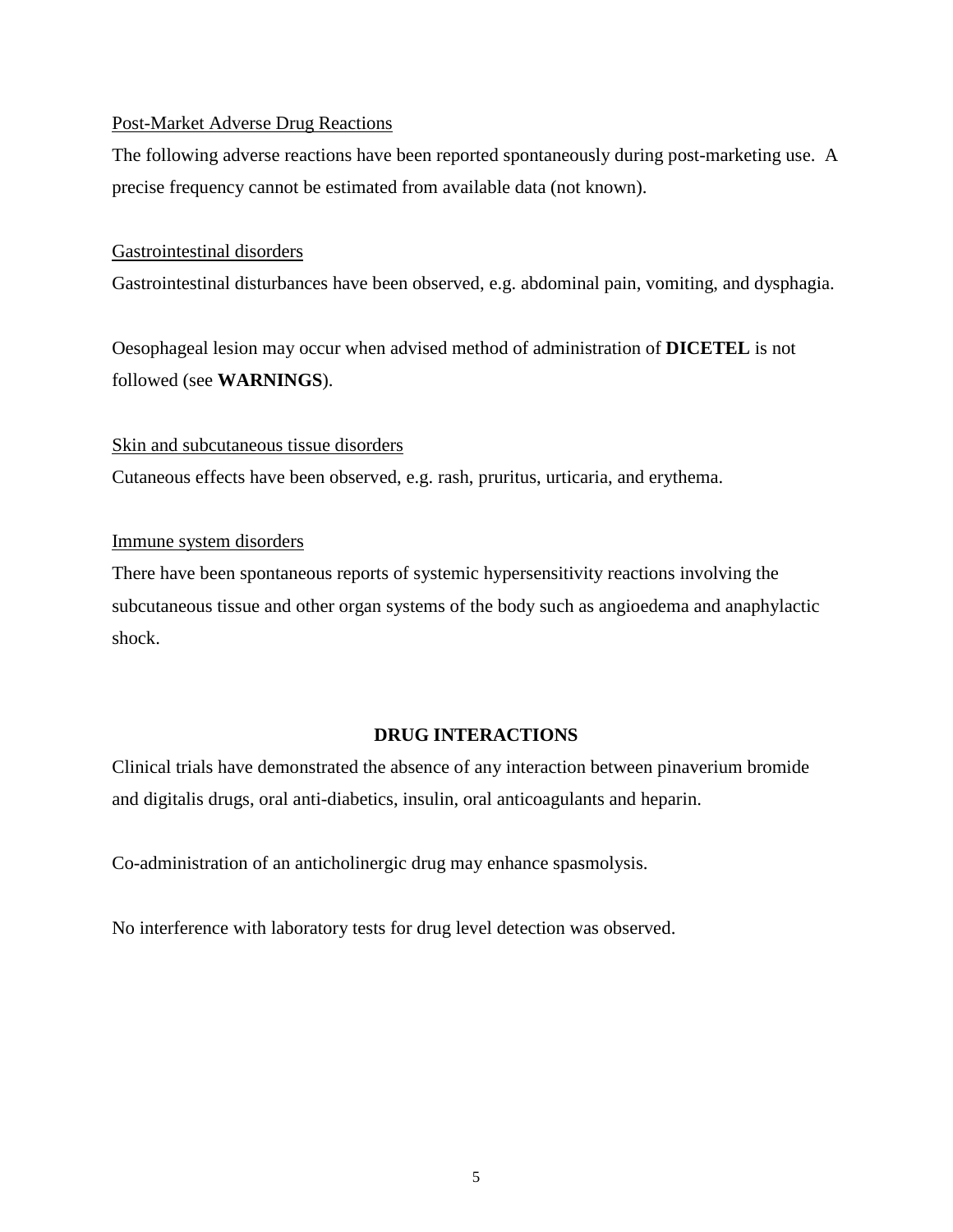#### **SYMPTOMS AND TREATMENT OF OVERDOSAGE**

For management of a suspected drug overdose, contact your regional Poison Control Centre.

In man, apart from diarrhoea and/or flatulence, **DICETEL®** (pinaverium bromide) induced no undesirable effects in daily dosages of up to  $1,200$  mg.  $41,42$ 

No cases of overdosage of **DICETEL** have been reported to date. No specific antidote is known. However, if overdosage occurs, symptomatic treatment is recommended.

#### **DOSAGE AND ADMINISTRATION**

The usual adult dosage is 50 mg three times a day (total daily dose of 150 mg). The dosage may be increased up to a maximum of 100 mg taken three times a day (maximum total daily dose of 300 mg).

It is recommended that the tablet be taken with a glass of water during meals or snacks. The tablet should not be swallowed when in the lying position or just before bedtime.

The duration of treatment depends on the disorders for which **DICETEL** is given.

#### **AVAILABILITY**

**DICETEL®** (pinaverium bromide) is available as:

50 mg Film-coated Tablets: Each round, biconvex, yellowish-orange-coloured, film-coated tablet contains 50 mg of pinaverium bromide as active ingredient. The tablet is engraved with "50" on one side. Available in blister packs, in boxes of 100 tablets (4 strips of 25 tablets).

100 mg Film-coated Tablets: Each round, biconvex, yellowish-orange-coloured, film coated tablet contains 100 mg of pinaverium bromide as active ingredient. The tablet is engraved with "100" on one side. Available in blister packs, in boxes of 100 tablets (5 strips of 20 tablets).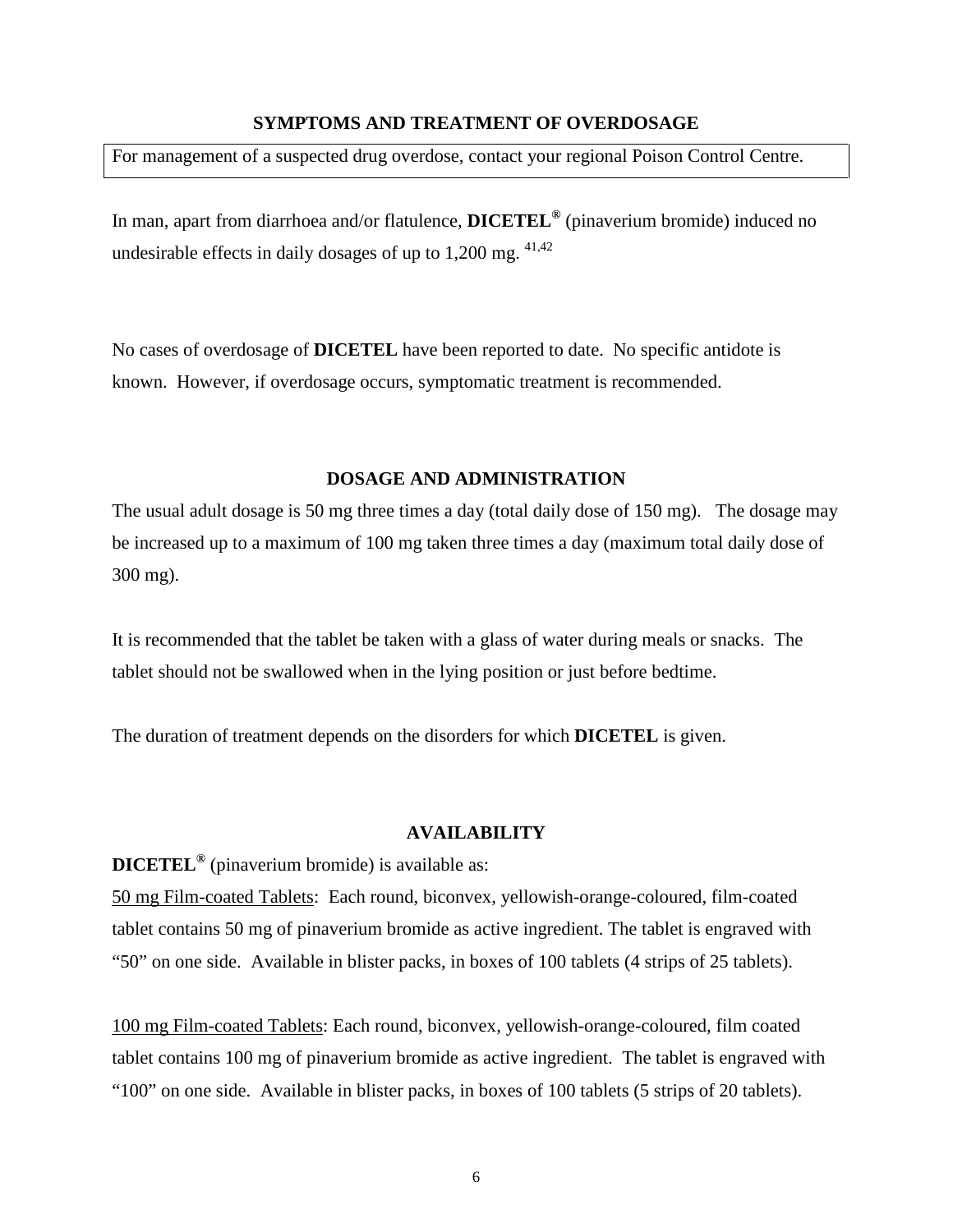# **PHARMACEUTICAL INFORMATION**

# **DRUG SUBSTANCE**

| Proper name:   | pinaverium bromide                                                  |
|----------------|---------------------------------------------------------------------|
| Chemical name: | 4-(6-bromoveratryl)-4-[2-[2-(6,6-dimethyl-2-norpinyl)ethoxy]ethyl]- |
|                | morpholinium bromide.                                               |

Structural formula:



Molecular formula:  $C_{26}H_{41}Br_2NO_4$ Molecular weight: 591.42

Description:

Pinaverium bromide is a white, fine, crystalline powder, slightly soluble in distilled water, practically insoluble in ether, but very soluble in 96% alcohol. The melting range determined by means of Mettler FP apparatus is 152° to 158°C.

# **COMPOSITION**

**Film-coated Tablets:** In addition to pinaverium bromide, 50 mg and 100 mg per tablet,

**DICETEL** contains the following excipients:

- in the core: microcrystalline cellulose, pre-gelatinized starch, lactose monohydrate, anhydrous colloidal silica, talc and magnesium stearate;
- in the film coating: basic butylated methacrylate copolymer, sodium laurylsulphate, stearic acid, talc, hydroxypropyl methylcellulose, iron oxide yellow, iron oxide red.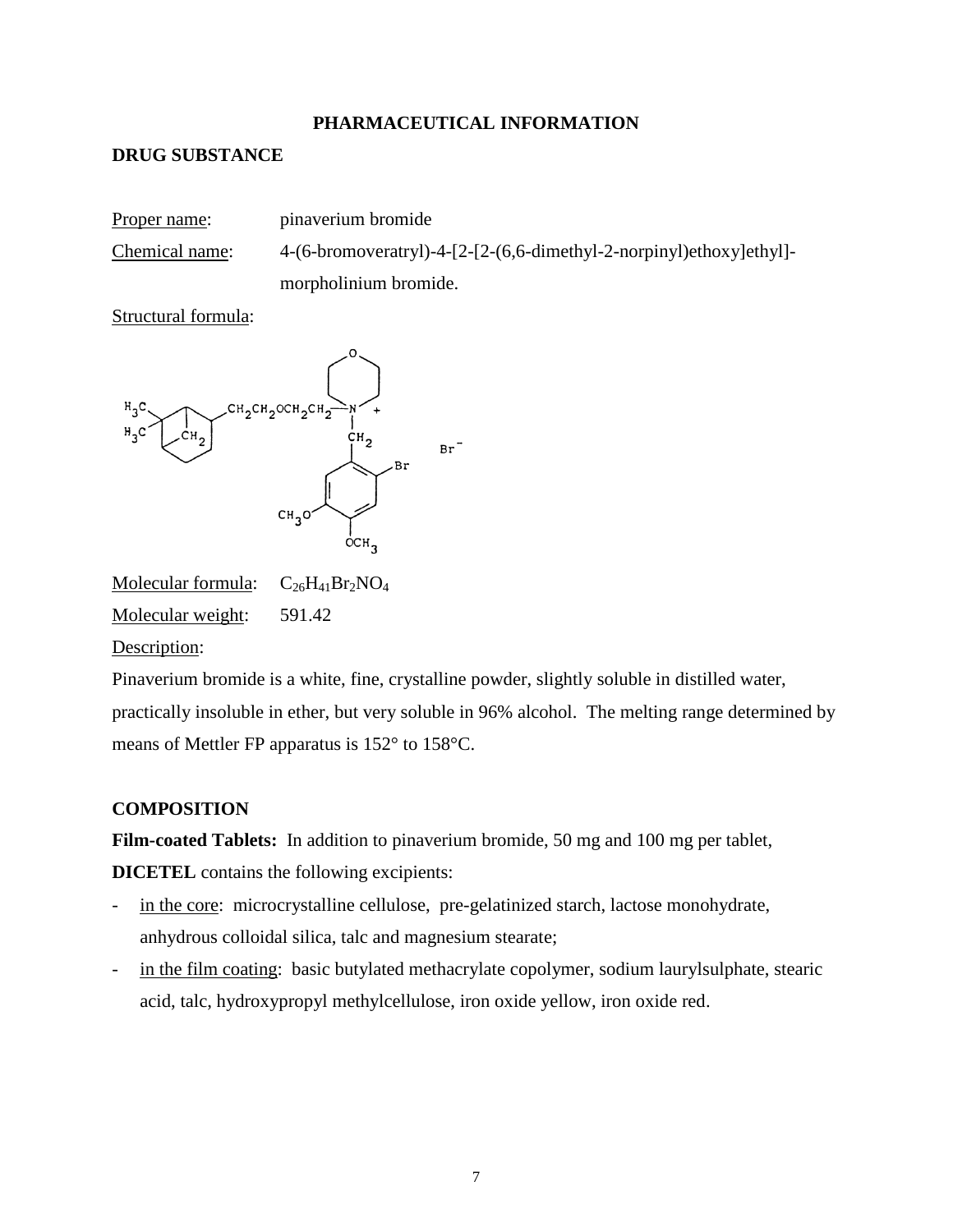# **STABILITY AND STORAGE RECOMMENDATIONS**

The stability of **DICETEL** film-coated tablets has been demonstrated in blister packaging alone and in blister packs inserted in the dispensing box. **DICETEL** should be stored at room temperature (15°C to 30°C).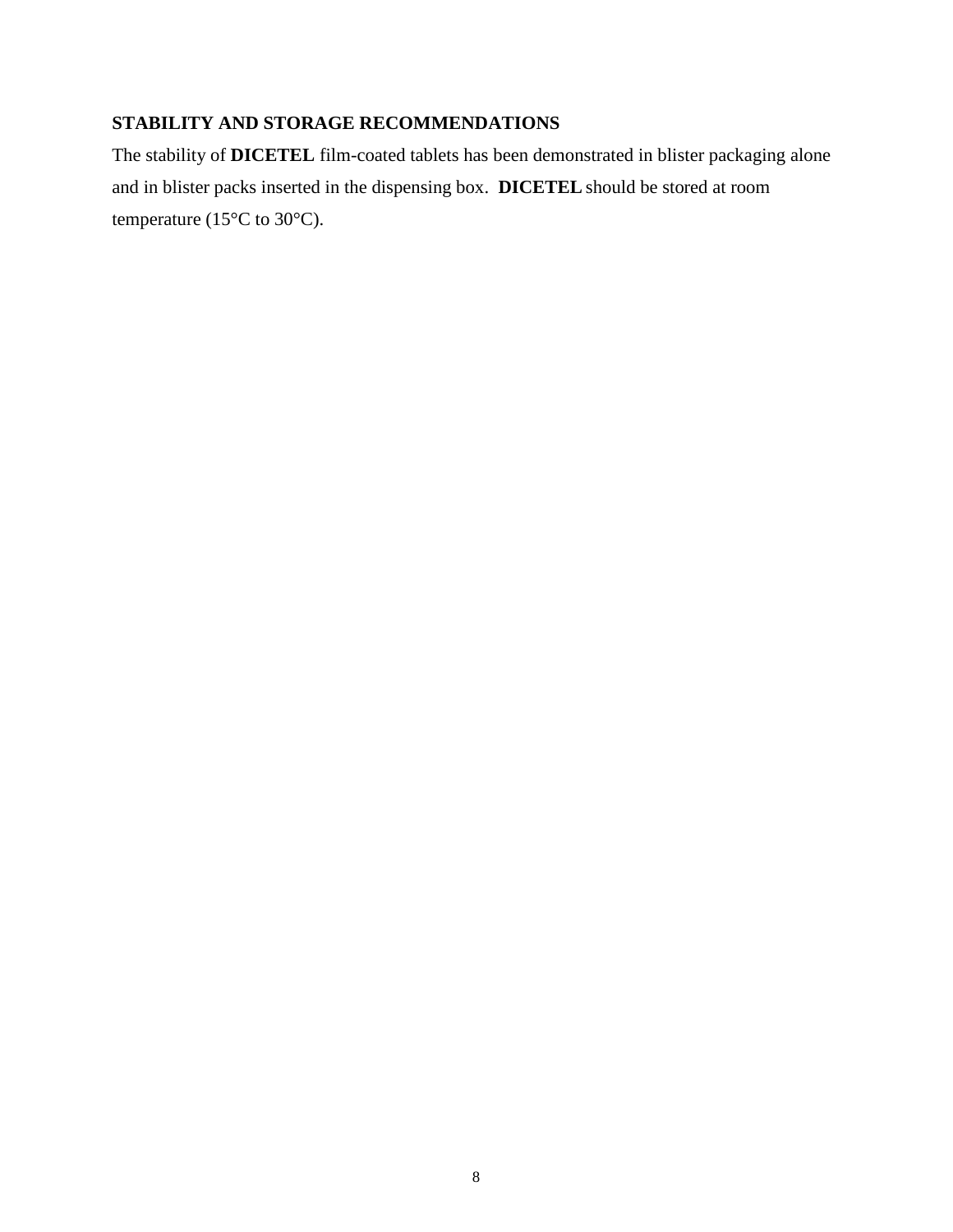**PrDICETEL® Information for the Patient (Pinaverium bromide) Film-coated Tablets Gastrointestinal calcium antagonist**

**BGP Pharma ULC 85 Advance Road Etobicoke, Ontario M8Z 2S6**

This information provides a summary on DICETEL and explains how to use it. For more information or advice, please ask your doctor or pharmacist.

# **What is DICETEL®?**

DICETELis the brand name for the medication, pinaverium bromide. It is available as a round, biconvex, yellowish-orange film-coated tablet containing either 50 mg or 100 mg of pinaverium bromide. The 50 mg tablets are engraved with "50" on one side and are 8 mm in diameter. The 100 mg tablets are engraved with "100" on one side and are 11 mm in diameter. In addition, the tablets also contain the following nonmedicinal ingredients: microcrystalline cellulose, pregelatinized starch, lactose monohydrate, anhydrous colloidal silica, talc and magnesium stearate, basic butylated methacrylate copolymer, sodium laurylsulphate, stearic acid, hydroxypropyl methylcellulose, iron oxide yellow, iron oxide red.

If you are allergic to any of these substances ask your doctor or pharmacist whether these ingredients may pose a problem.

# **How does DICETEL® work?**

DICETEL works by relaxing the muscles in the walls of the gut (also called the intestine). DICETEL treats and relieves the symptoms associated with irritable bowel syndrome (IBS) such as abdominal pain, bowel disturbances (constipation and/or diarrhea) and intestinal discomfort (bloating).

# **What you should tell your doctor before you take DICETEL®:**

- If you are pregnant or breast-feeding. DICETEL should not be used during breastfeeding.
- If you have any allergies or have had a reaction to any of the ingredients in DICETEL (see What is DICETEL?).
- If you are lactose intolerant, talk to your doctor, as this product contains lactose.
- If you have been told by your doctor that you have a rare condition of intolerance to some sugars or difficulty absorbing some sugars (galactose intolerance, Lapp lactase deficiency or glucose/ galactose malabsorption), do not take this medicinal product before talking to your doctor, as the product contains lactose.
- If you have lesions or damage to your esophagus, including hernia (rupture) affecting the esophagus.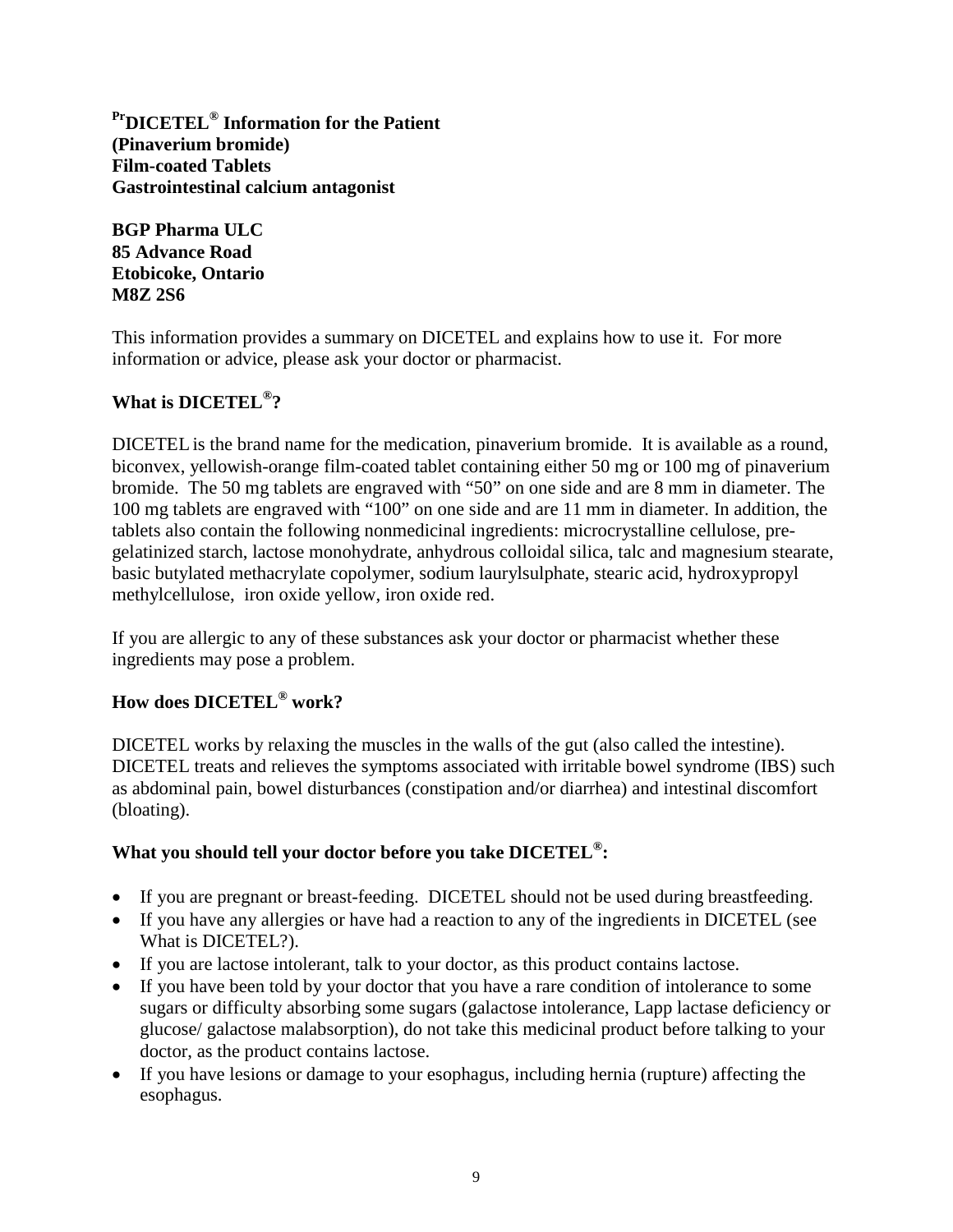• If you have other medical conditions and/ or are taking other medications.

# **How to take DICETEL® tablets:**

- Take only as directed by your doctor. The dose-range for adults is DICETEL 50 100 mg three times a day.
- To avoid irritation to your esophagus (food pipe), the tablet should be swallowed whole with a glass of water during meals; do not crush, chew or suck the tablet.
- The tablet should not be swallowed when in the lying position or just before bedtime.
- DICETEL is not recommended for use in children.

# **What if you miss a dose?**

If you miss the usual time for taking a DICETEL tablet, take it as soon as possible. If however, it is near the time of your next dose, skip the missed pill and return to your usual dosing schedule. Do not take double the dose.

# **What if you take too many tablets?**

In case of drug overdose, contact a health care practitioner, hospital emergency department or regional Poison Control Centre immediately, even if there are no symptoms.

Never change the amount of DICETEL you are taking unless instructed to do so by your doctor. If you have taken more DICETEL tablets than the recommended dose, tell a doctor immediately. Show the doctor your pack of tablets.

# **What are possible side effects with DICETEL**®**?**

Most people tolerate DICETEL well. Like any other medicine, however, DICETELmay cause side effects in some people. These tend to be mild when they occur. Some people may feel stomach pain and/or fullness, abdominal pain, nausea, vomiting, difficulty swallowing, constipation, heartburn, bloating or diarrhea. Since these side effects are similar to the symptoms of IBS, it may be hard to tell the difference. Other side effects include headache, dryness of the mouth, drowsiness, dizziness, skin allergy, rash, itching, hives, redness of skin and allergic reactions. Lesions or damage to the esophagus may occur if DICETEL tablets are not taken as instructed. If you get these or any other problems while you are taking DICETEL, consult your doctor or pharmacist.

# **Looking after your tablets.**

- Store at room temperature ( $15^{\circ}$ C to  $30^{\circ}$ C).
- Keep away from children.
- Don't take your tablets if they are past their expiry date.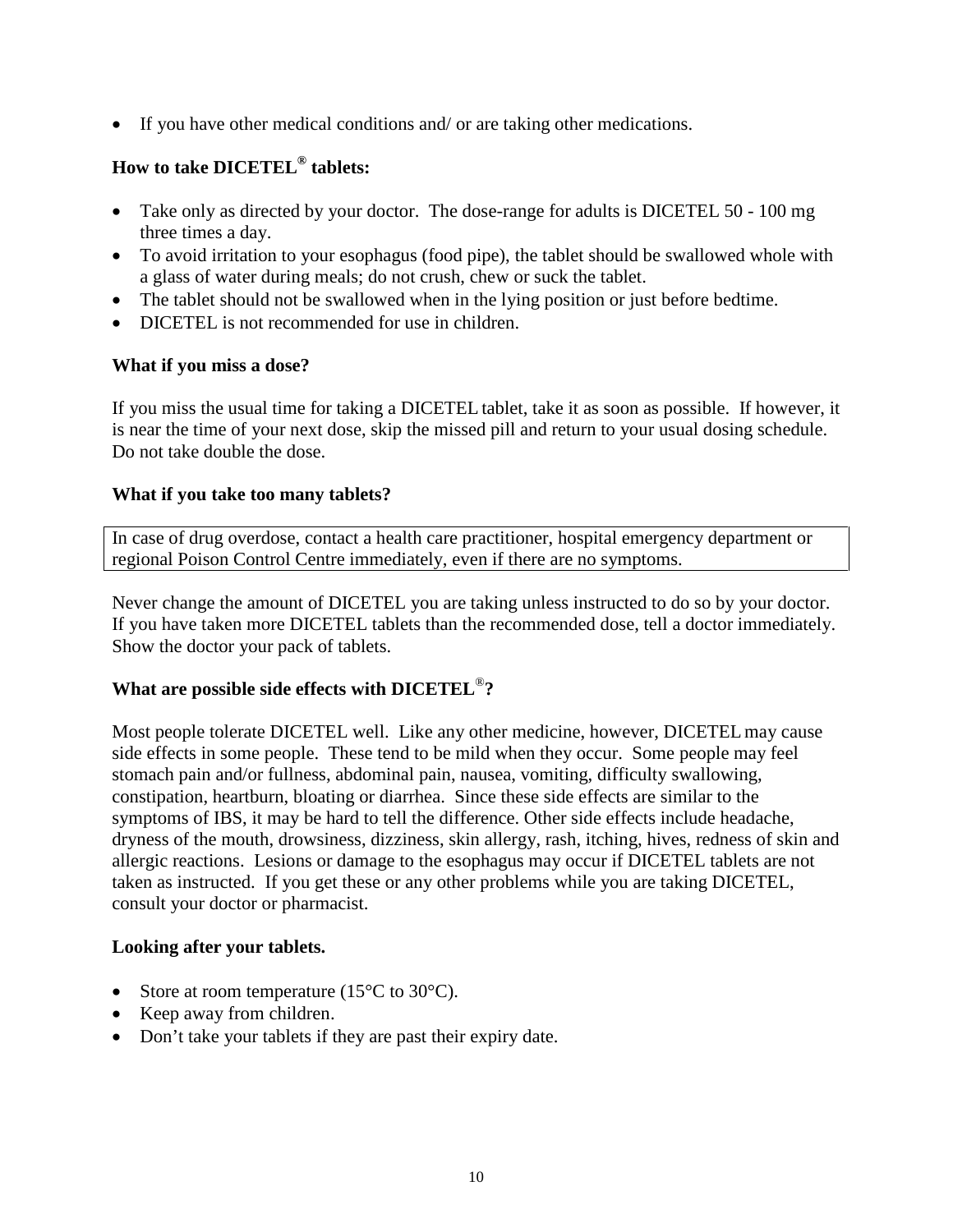# **Remember that this medication has been prescribed for you. Do not share your medications with others, even if they are experiencing similar symptoms. Only a doctor can prescribe DICETEL.**

®Registered Trade-mark Abbott Products Operations AG, licensed use by BGP Pharma ULC, Etobicoke, Ontario, M8Z 2S6

Last revised: January 8, 2016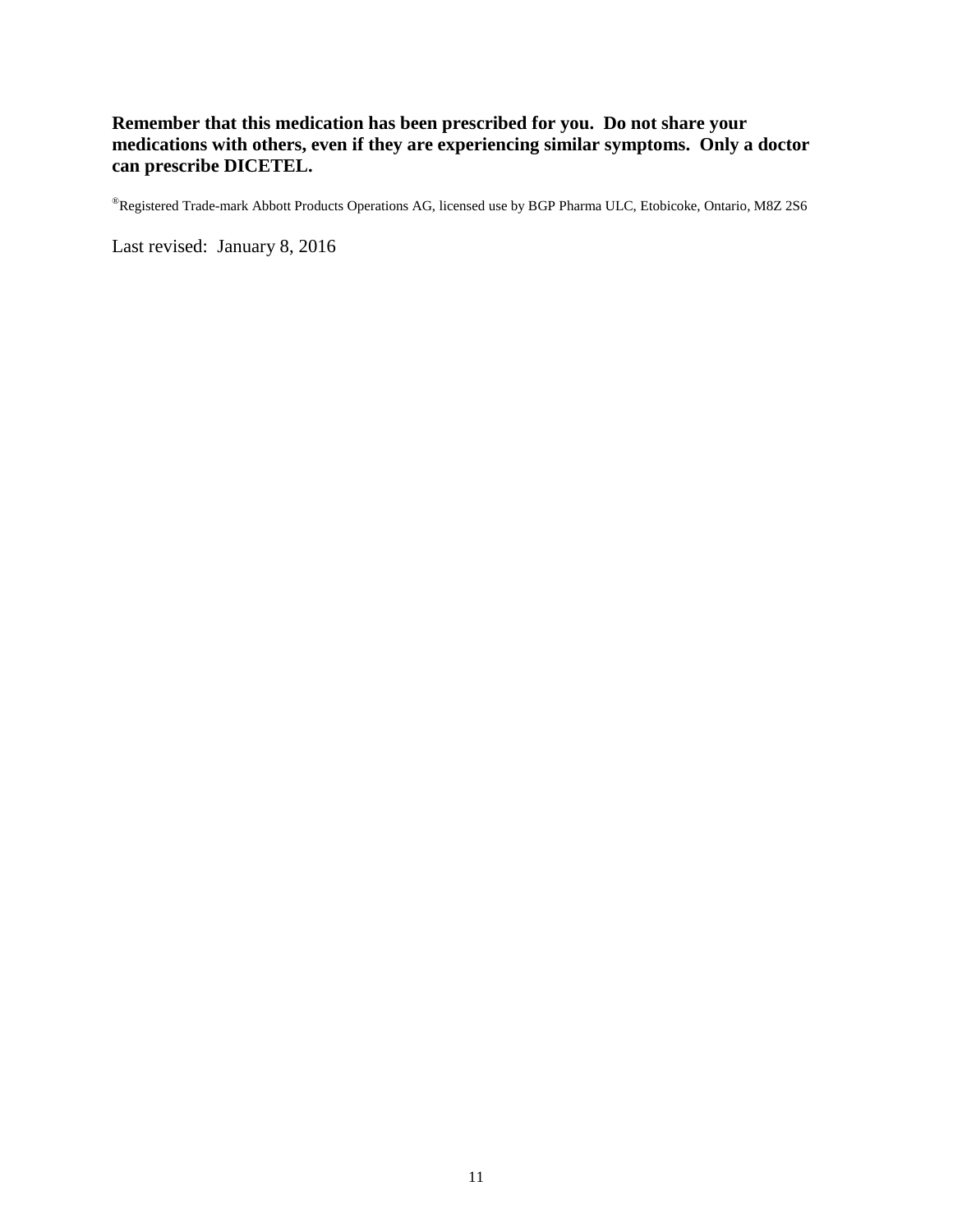#### **PHARMACOLOGY**

#### **ANIMAL PHARMACOLOGY**

*In vitro* and *in vivo* animal studies have shown that **DICETEL®** (pinaverium bromide) has a spasmolytic effect in the gastrointestinal tract, as supported by a clearly demonstrated  $Ca^{++}$ antagonistic mechanism of action. It acts on the calcium influx by blocking the voltagedependent calcium channel. Its selectivity of action has been established with validated models. 6,7,10,13,19,34

Animal studies demonstrated that pinaverium bromide possesses potent spasmolytic properties on intestinal smooth muscle and very weak anticholinergic effects observed at high dosage. There is no noticeable cardiovascular effect.<sup>12</sup>

Radiolabelled pinaverium bromide was poorly absorbed (5 to 10%) after oral administration (a solution of 2.46 mg/kg, corresponding to 50 FCi/kg) to rats. The radioactivity was rapidly taken up by the liver and excreted in the bile. There was no noticeable enterohepatic cycle and only 5% of the biliary radioactivity was reabsorbed after oral dosing.<sup>5,28,29</sup>

#### **CLINICAL PHARMACOLOGY**

Several studies have shown that pinaverium bromide induces the following effects: oesophageal, gastric and duodenal relaxation; acceleration of gastric emptying; colonic and intestinal relaxation; inhibition of motor colonic response to a meal; reduction or inhibition of colonic response to stimulation by neostigmine; reduction of gall bladder contractions, of Oddi's sphincter phasic contractions, of endocholedochal pressure and of retention index during scintigraphy. 4,9,15,20,24,31,36,37,40,46,47

Other more recent studies (doses up to 1.2g) showed that pinaverium bromide did not affect the cardiovascular system nor have any anticholinergic side effects.  $4,9,23,27,39$  In particular, two clinical studies carried out with the injectable formulation (total dose of 2 or 4 mg corresponding to a 50 mg oral dose) demonstrated that pinaverium bromide did not influence sinoatrial, atrioventricular, intraventricular conduction, or atrial excitability. It also exhibited no antiarrhythmic properties. 25,26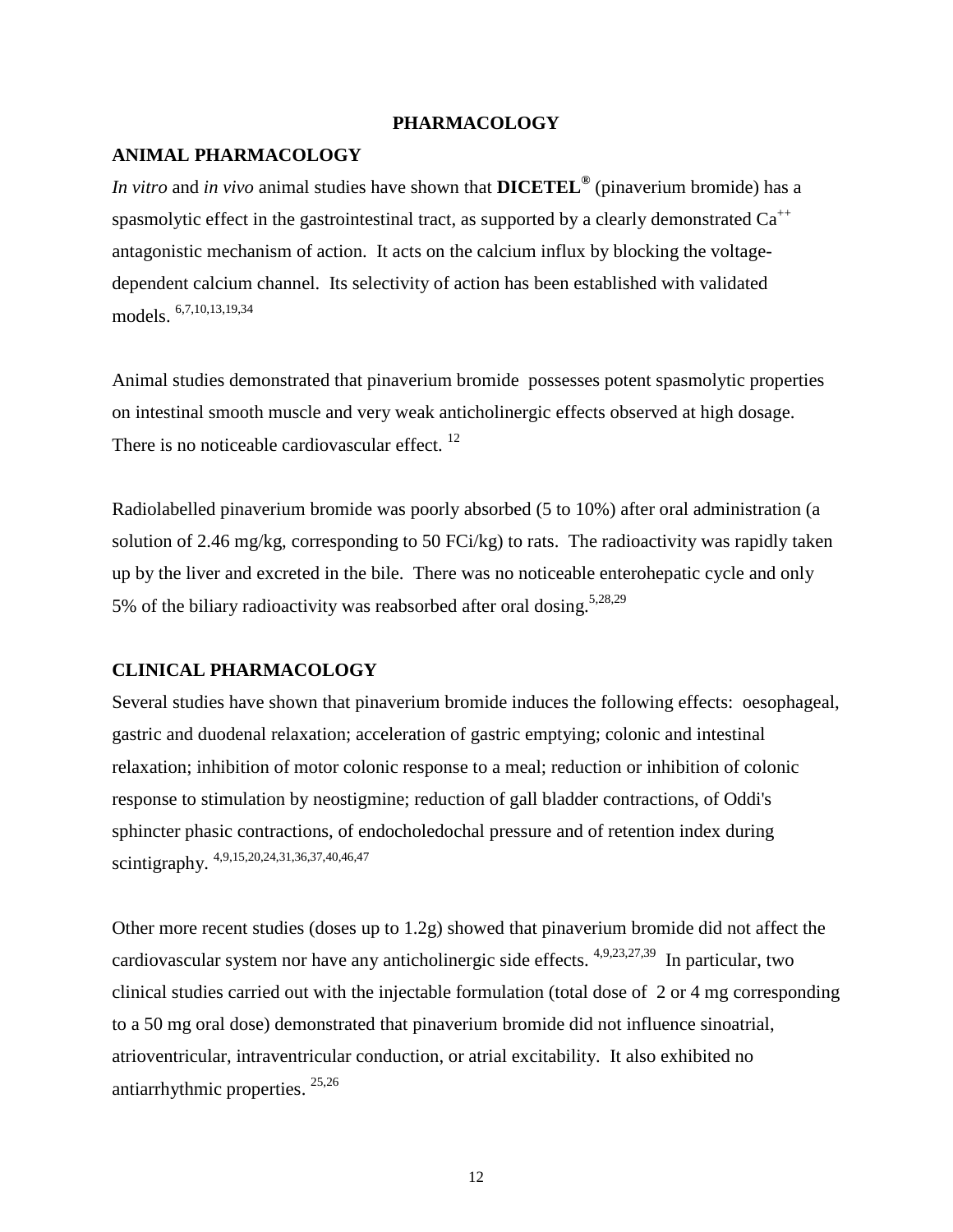Administered to patients with glaucoma in a placebo-controlled study, pinaverium bromide did not interfere with the ocular parameters of glaucoma patients: acuity and visual field, ocular tonus measure at aplanation and especially intraocular pressure.<sup>39</sup>

Various investigators studied total or segmental intestinal transit time by different techniques in healthy volunteers or in patients. Pinaverium bromide does not increase transit time; it either has no effect or decreases transit time, especially in constipated patients. <sup>4,9,23</sup>

Recent clinical data have confirmed the effects of pinaverium bromide on the lower gastrointestinal tract.

A four-centre, double-blind, double-dummy, crossover, randomized study grouped 86 outpatients of both sexes, suffering from irritable bowel syndrome. Patients received either three **DICETEL** tablets or capsules daily for 19 days. The major symptoms of irritable bowel syndrome were studied separately: pain, bowel disturbances and distension. Pinaverium bromide tablets were shown to be equivalent to the capsules; the tablet was however better tolerated.  $16,35$ In addition, the long-term safety and tolerance of the tablet at a dose of 3 tablets/day for a duration of 3 to 9 months was demonstrated.  $17$ 

Three other studies have confirmed the action of pinaverium bromide in irritable bowel syndrome. 20,24,37

### **PHARMACOKINETICS**

The pharmacokinetic profile of orally administered pinaverium bromide is a very important feature in explaining its selectivity of action on the gastrointestinal tract.

Following administration of an oral solution to animals  $(2.46 \text{ mg/kg})$  and humans  $(50 \text{ mg})$ pinaverium bromide was poorly absorbed (5 to 10%) due to its highly polar quaternary ammonium group and its high molecular weight.44,45 *In vitro* studies have shown that pinaverium bromide is highly bound to both animal and human plasma proteins (97%).<sup>28</sup> The selective distribution in the digestive tract, low absorption, low enterohepatic cycle and almost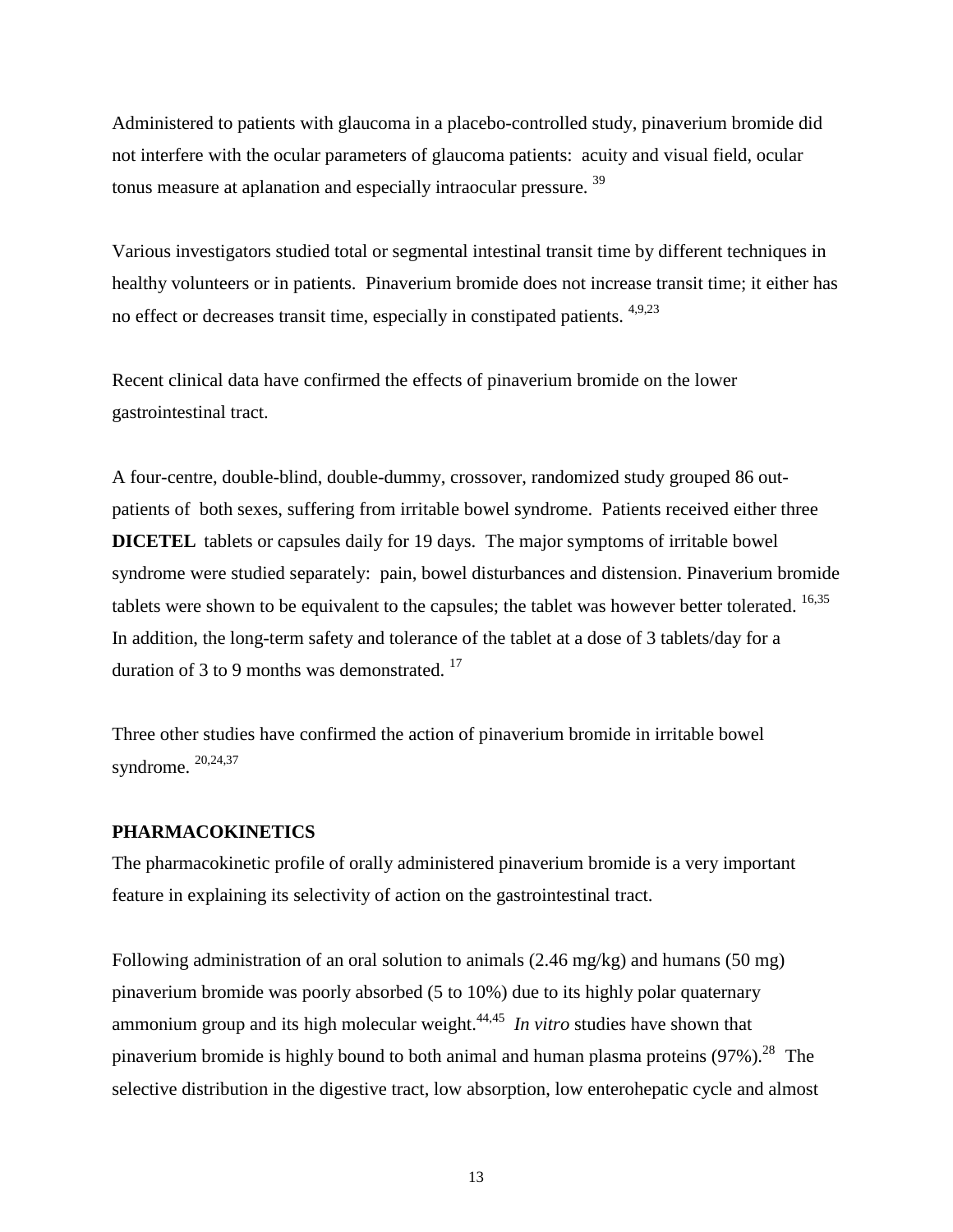exclusive elimination in the feces are the main kinetic characteristics of pinaverium bromide following oral administration.

A kinetic single dose study was performed in 24 healthy volunteers receiving 4 mg intravenously or 100 mg (2 x 50 mg tablets) orally of non-radiolabelled pinaverium bromide. Maximum peak plasma levels were reached within one hour after oral dosing. The absolute bioavailability was very low after oral administration (less than 1%). The mean half-life of elimination is close to 1.5 hours for both routes of administration. 14

### **Biotransformation**

The metabolic pathway is characterized by demethylation of one of the methoxy groups, hydroxylation of the norpinanyl ring and elimination of the benzyl group with subsequent opening of the morpholine ring.  $11$ 

# **Interference With Other Drugs**

Various studies were carried out to investigate the possible interaction with drugs usually prescribed for long-term use; digitalis, digoxin, oral antidiabetics, insulin, oral anticoagulants and heparin.<sup>18,49</sup> No drug interactions nor interference with laboratory tests for drug level detection were observed.

# **TOXICOLOGY**

# **ACUTE TOXICITY**

The results of acute toxicity studies performed in various species using different routes of administration are as follows: <sup>22</sup>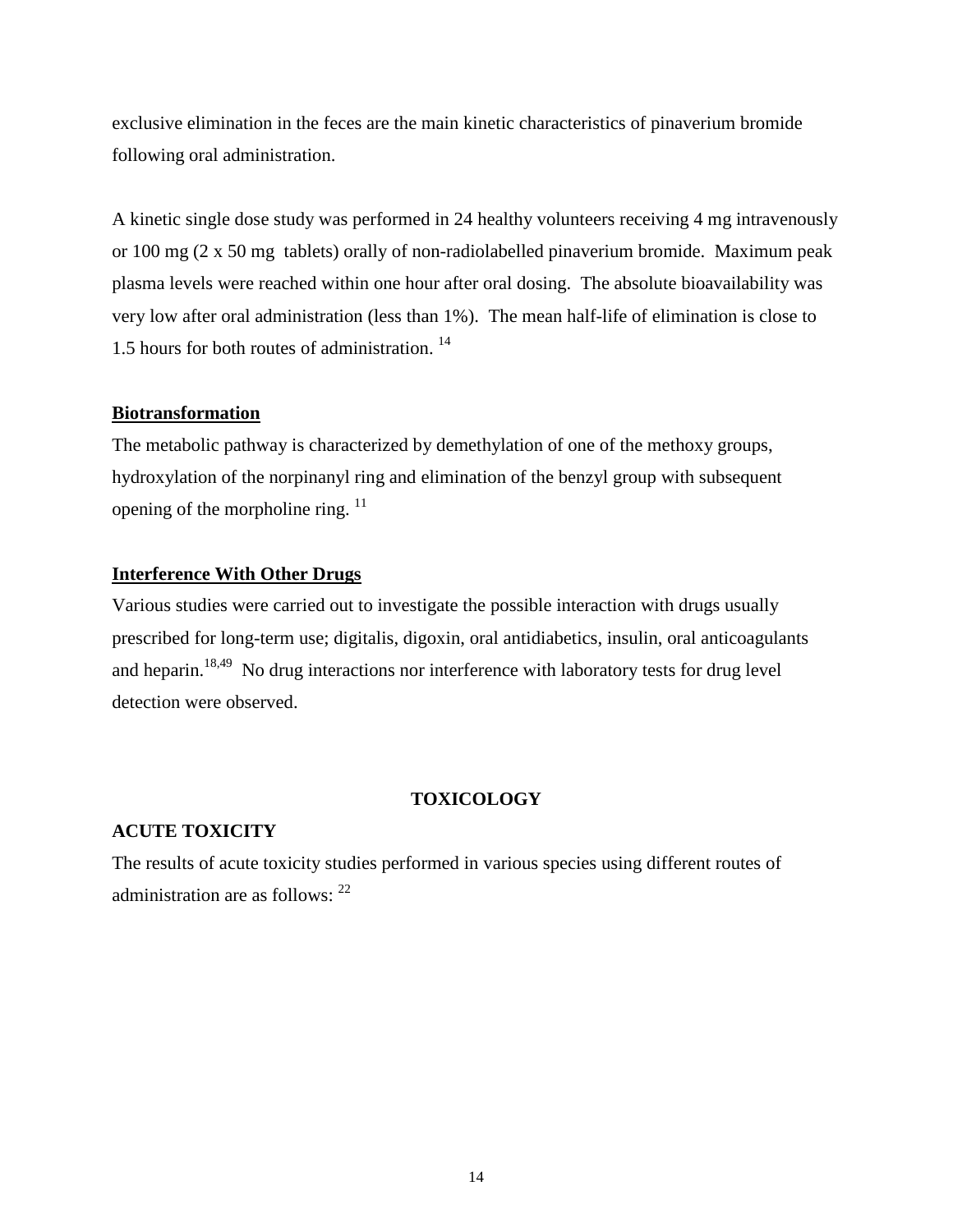| $LD_{50}$ (Swiss mouse)   |                            |
|---------------------------|----------------------------|
| P.O. $1531 \text{ mg/kg}$ | (20 animals/dose)          |
| I.P. $41 \text{ mg/kg}$   | (20 animals/dose)          |
| S.C. $436 \text{ mg/kg}$  | (5 animals/dose)           |
| I.V. $62 \text{ mg/kg}$   | (20 animals/dose)          |
| $LD_{50}$ (Wistar rat)    |                            |
| P.O. $1145 \text{ mg/kg}$ | (20 animals/dose)          |
| I.P. $36 \text{ mg/kg}$   | (20 animals/dose)          |
| $LD_{50}$ (rabbit)        |                            |
| P.O. $154 \text{ mg/kg}$  | $(6 \text{ animals/dose})$ |

Safety studies were conducted in conscious Beagle dogs to whom a single oral dose of 50 mg/kg pinaverium bromide was administered. No changes were observed in the body temperature or in the cardiovascular parameters.

# **LONG-TERM TOXICITY**

Wistar rats were treated daily for two months with 25 to 50 mg/kg/day of pinaverium bromide administered by an intragastric catheter. No clinical, biological or histological signs of intolerance were observed and no deaths occurred.

A three-month tolerance study was conducted in the Sprague-Dawley rat using doses of 250, 500 and 1000 mg/kg/day of pinaverium bromide administered in the diet. At doses of 500 and 1000 mg/kg/day, anorexia, weight loss and liquid feces were observed. No other signs of clinical, biological or histological toxicity were detected and no deaths occurred.

Similarly, a fifty-two week oral toxicity study conducted with pinaverium bromide in the Sprague-Dawley rat demonstrated that, under the experimental conditions, the minimal toxic dose in the rat was in the range of 100 - 300 mg/kg/day when administered in the diet.

An oral chronic study in the dog indicated that administration of pinaverium bromide at doses of 10 and 25 mg/kg/day for 6 months did not cause any toxic signs. At doses of 25 and 50 mg/kg/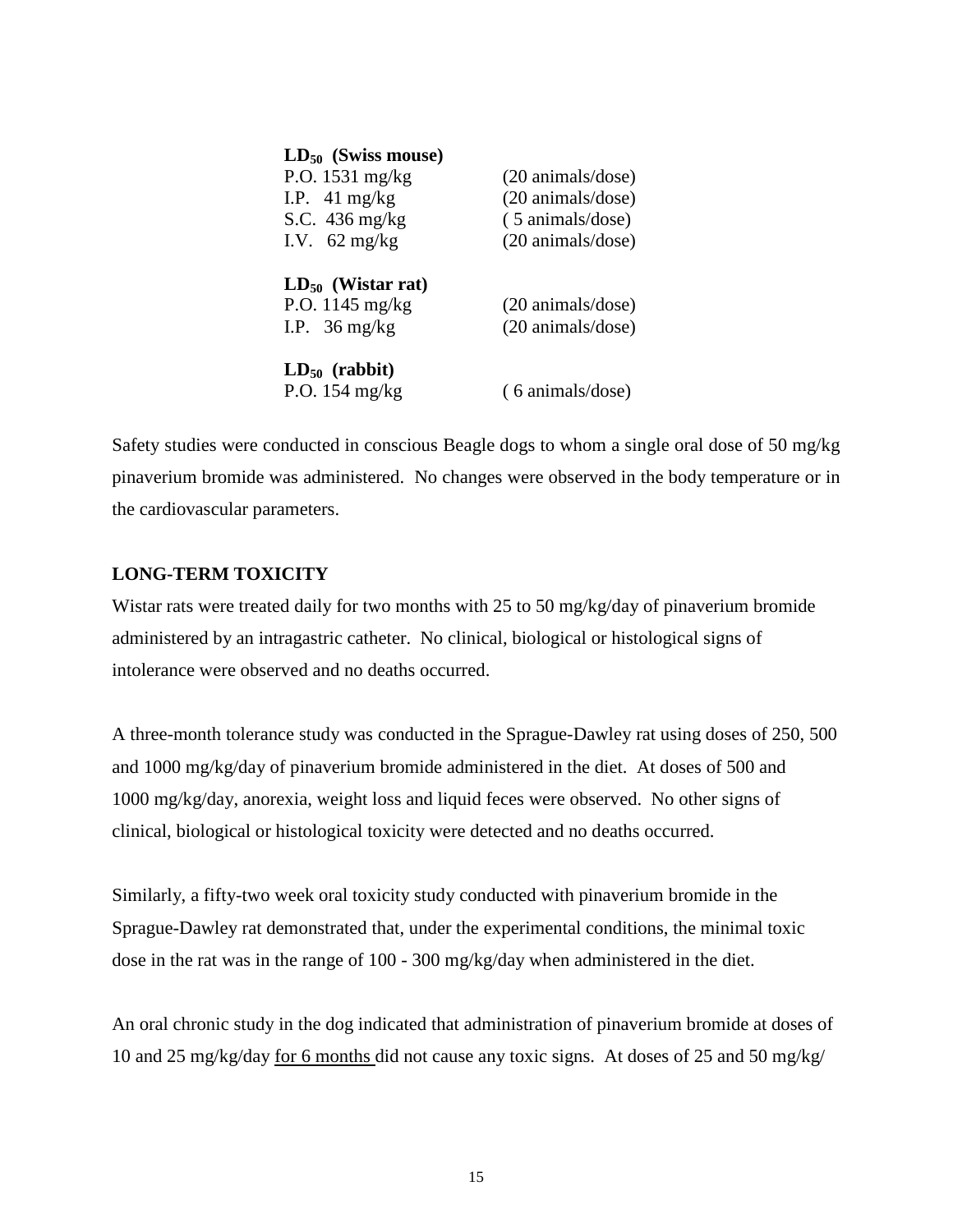day for 13 months, pinaverium bromide caused a decreased weight gain in the treated animals relative to the controls; however, no significant haematological modifications were observed.

### **Reproductive and Developmental Toxicology**

### Fertility studies in rats

Pinaverium was administered to male rats 10 weeks before mating. The doses of 50 mg/kg and 150 mg/kg had no effects on fertility. In a second study pinaverium was administered from the day of mating until day 20 post gestation at the doses of 10, 25 and 50 mg/kg. Pregnancy rate in the 50 mg/kg dose group was decreased (60% versus 90-100% in the control, 10 and 25 mg/kg groups), with a higher number of sterile females, and a higher number of placental resorptions.

# Teratology Study in the Rat

During a teratology study, 4 groups of 20 Wistar albino rats received 10, 25 or 50 mg/kg/day of pinaverium bromide by means of a gastric catheter. Drug administration was performed 6 days a week, from the day of conception to the 18th day of gestation.<sup>3</sup>

Results indicated that for the high dose group (50 mg/kg/day) the number of fertilized females was slightly lower and the numbers of sterile females and resorptions were higher when compared to placebo. The lower doses groups (10 and 25 mg/kg/day) did not differ significantly from placebo.

None of the fetuses or young of treated females from any dose group exhibited anatomical anomalies. Up to 30 days post-birth, neither development nor behaviour modifications were observed in the offspring. Pinaverium bromide was not considered teratogenic in the rat under the experimental conditions of the study.

#### Teratology Study in the Rabbit

Doses of 2.5, 5 and 10 mg/kg/day of pinaverium bromide were administered 6 days per week, from day 6 to day 18 of gestation to 4 groups of 10 Russian albino rabbits.<sup>3</sup> None of the fetuses from the mothers treated with pinaverium bromide showed any visceral or skeletal abnormalities. The number of resorptions, the mean number of fetuses, and the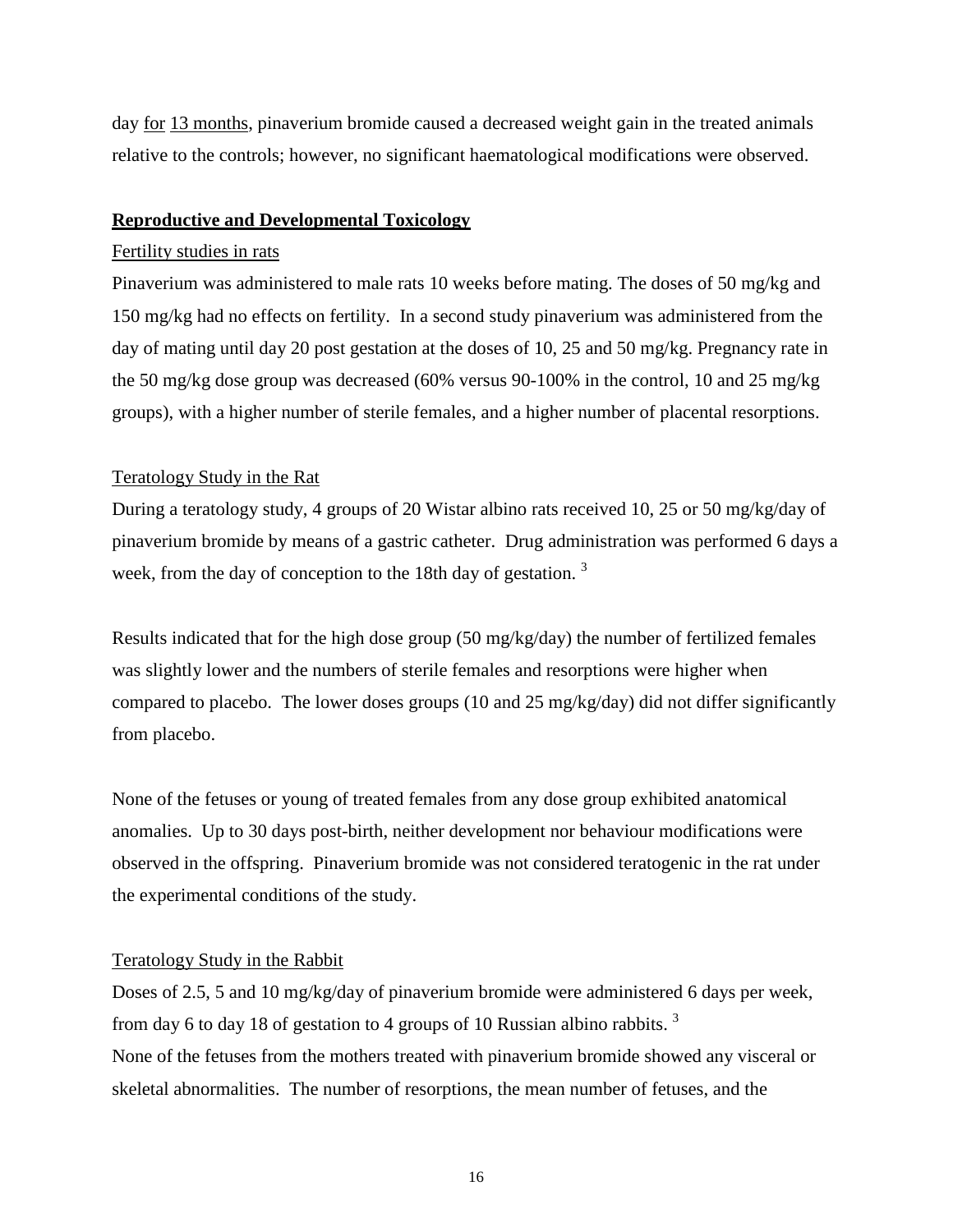percentage of abortions were not significantly different at any of the dose levels administered. Under these experimental conditions, pinaverium bromide did not demonstrate a teratogenic effect in the rabbit.

#### **MUTAGENICITY**

Pinaverium bromide has no mutagenic potential as illustrated by the negative results obtained in tests for chromosomal mutation (i.e., micronucleus test in mice for pinaverium bromide administered by various routes) and for chromosomal aberrations on human lymphocytes-genic mutation (i.e., two Ames tests, mouse lymphoma assay). 1,2,21,30,38,43

These results were also confirmed in the cell transformation test on embryonic lung cells of Syrian hamsters (SHE cells).<sup>33</sup>

#### **Carcinogenicity**

In the carcinogenicity study in mice doses of 30, 120 and 480 mg/kg were administered in food for 111 weeks. The benign and malignant tumors observed in the treated and control groups were typical of the strain and age of the animals; their frequency in the treated and control groups was the same. Pinaverium, was not considered having carcinogenic potential in mice under the experimental conditions of the study.

Carcinogenicity in rats was studied over 126 weeks with initial dose levels at 20, 60 and 180 mg/kg. After 13 weeks of dosing the doses of 60 and 180 mg were increased to 80 and 320 mg/kg, respectively. The number of tumors recorded in all animals was in line with that expected for rats of this strain and age. Frequency of spontaneous tumors was not increased, except for leukemias in the mid-dose group, which was considered to be unrelated to treatment, because no increase was observed in the high dose group. It was concluded that pinaverium has no carcinogenic potential in rats under the test conditions of the study.

17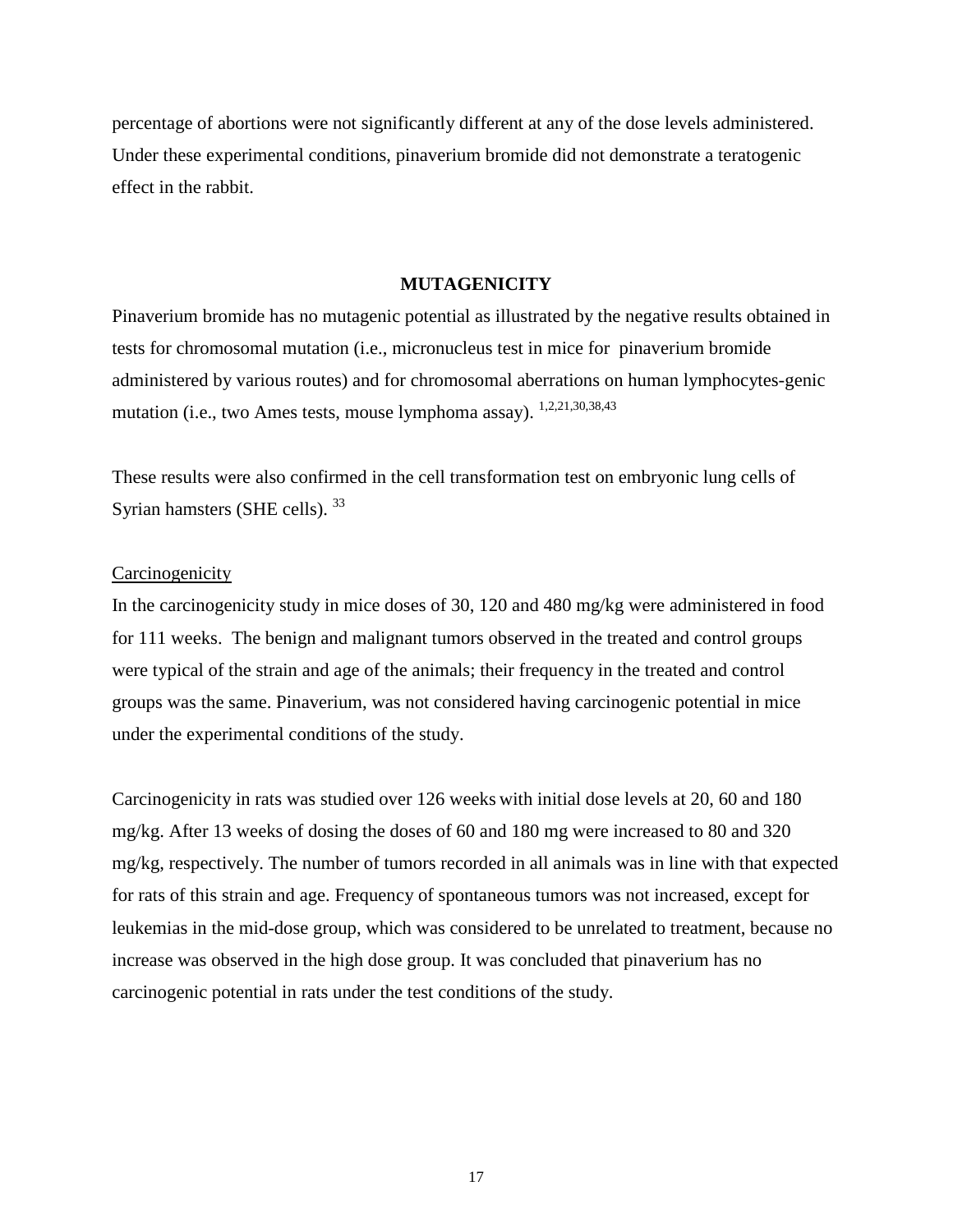### **BIBLIOGRAPHY**

- 1. **ALLEN J.A., et al.** Pinaverium bromide metaphase chromosome analysis of human lymphocyte cultures in-vitro. - Unpublished document, January 20, 1986.
- 2. **ALLEN J.A., PROUDLOCK R.J.** Micronucleus test on pinaverium bromide Unpublished document, January 27, 1986.
- 3. **BALEA T.** (Paris). Expertises tératologiques. Data in files.
- 4. **BARBARA L., CORINALDESI R., BALDI F., RAITI C., LONGANESI A., REA E., CORNIA G.L., CIAMPINI M., STANGHELLINI V.** Effects of pinaverium bromide on intestinal transit time and sigmoid contractile activity in patients with chronic idiopathic constipation. Farmacie Terapia, 1984, 1 (1), 43-46.
- 5. **BARONNET R., FOUSSARD-BLANPIN O., BRETAUDEAU J., HUBERT F.** Synthèse et étude pharmacodynamique comparée d'ammoniums quaternaires dérivés du dimethyl-6,6 norpinane: leur action spasmolytique. Eur. J. Med. Chem. - Chimica Therapeutica, 1974, 9, 182- 187.
- 6. **BAUMGARTNER A., DRACK E., HALTER F., SCHEURER U.** Effects of pinaverium bromide and verapamil on the motility of the isolated rat colon. Br. J. Pharmacol., 1985, 86, 89- 94.
- 7. **BEECH D.J., MCKENZIE I., BOLTON T.B., CHRISTEN M.O.** Effects of pinaverium on voltage-activated calcium channel currents of single smooth muscle cells isolated from the longitudinal muscle of the rabbit jejunum. Br. J. Pharmacol., 1990, 99, 374-378.
- 8. **BEL** (Lyon), **BOCKEL** (Strasbourg), **CLAUDE** (Limoges), **CAULIN** (Paris), **COLIN** (Rouen), **DELMONT** (Nice), **EMERIT** (Paris), **GAUCHER** (Nancy), **GUILLEVIN** (Bobigny), **LAFON** (Aix-en Provence), **LE QUINTREC** (Paris), **LORRIAUX** (Amiens), **MARTI** (Calais), **MICHEL** (Montpellier), **PARIS** (Lille), **QUINTON** (Bordeaux), **TOURNUT** (Clermont-Ferrand), **VICARI** (Nancy), **ZEITOUN** (Reims). Multicentre study of the clinical safety of DICETEL tablets. - Unpublished document, 1984-1985.
- 9. **BERTRAND J., METMAN E.H., DANQUECHIN DORVAL E., ITTI R.** Effets du bromure de pinaverium sur l'évacuation gastrique et le transit digestif de l'homme étudiés par granules radio-opaques. Therapie, 1981, 36, 555-560.
- 10. **BOLTON T.B., MCKENZIE I., BEECH D.J.** Antagonism of inward calcium current by pinaverium in isolated single smooth muscle cells from the rabbit jejunum. - Published in: Calcium Antagonism in Gastrointestinal Motility CHRISTEN M.O., GODFRAIND T., MCCALLUM R.W. (Eds) ELSEVIER, Paris, p 109-115, 1989.
- 11. **BORCHERS F., ACHTERT G.** Metabolism of pinaverium bromide (DICETEL) in rat, dog and man. Anal. Chem. Symp. series, 1981, 7, 39-56.
- 12. **BRETAUDEAU J., FOUSSARD-BLANPIN O., BARONNET R., DESPRAIRIES R.** Etude pharmacodynamique des propriétés spasmolytiques du bromure de pinaverium.Therapie, 1975, 30, 919-930.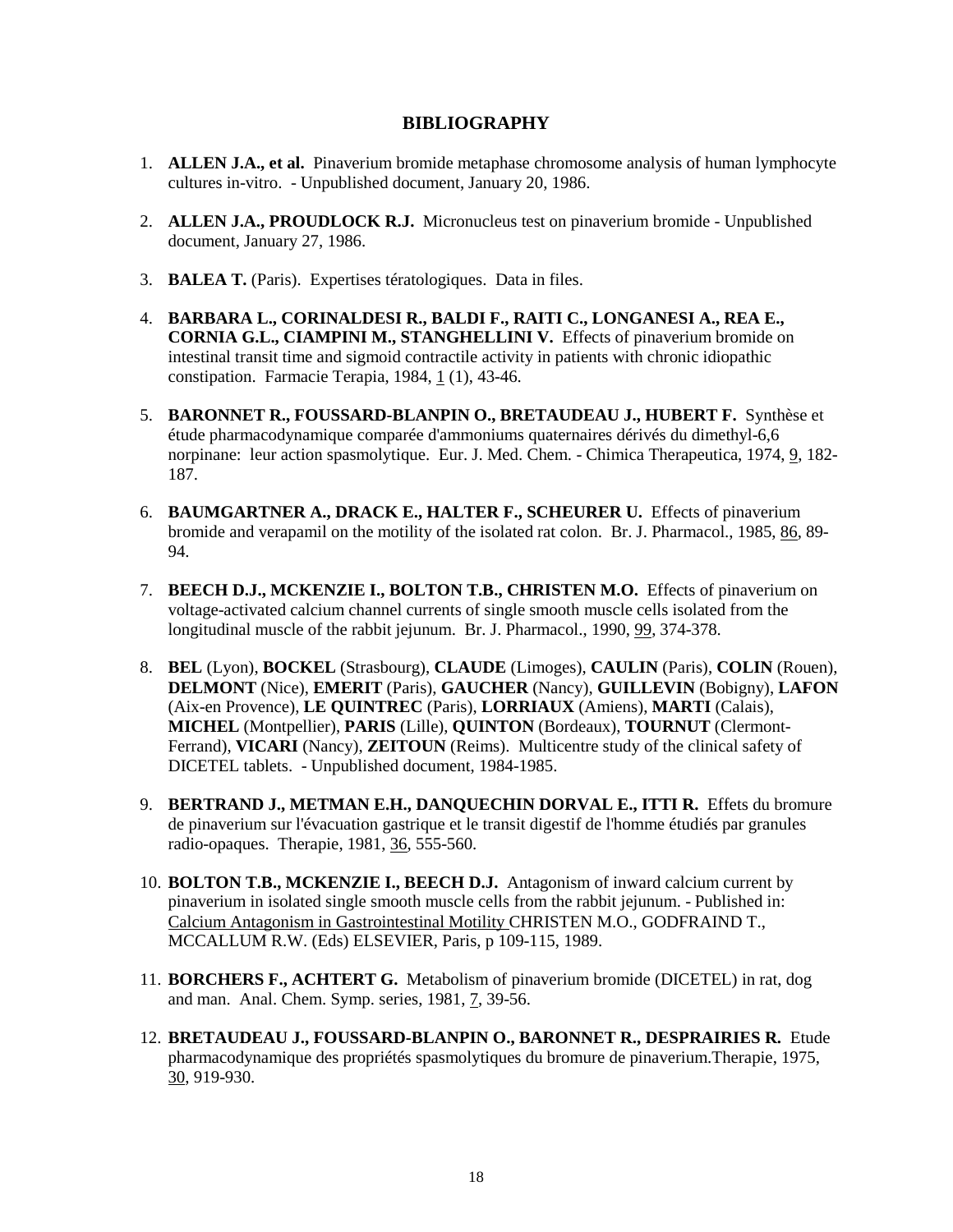- 13. **CHRISTEN M.O.** Action of pinaverium bromide, a calcium antagonist, on gastrointestinal motility disorders. Gen. Pharmacol., 1990, 21, 821-825.
- 14. **CHRISTEN M.O., PAILLET M., ACHTERT G.** Open, randomized, single dose, crossover study of oral and intravenous dose of pinaverium bromide (DICETEL) investigating absolute bioavailability and pharmacokinetics in healthy male volunteers. - Unpublished report, Suresnes, 1990 (France).
- 15. **DISOMMA C., REBOA G., PATRONE M.G., MORTOLA G.P., SALA G., CIAMPINI M.**  Effects of pinaverium bromide on Oddi's sphincter. Clin. Ther. (Princeton), 1986, 9, (1), 119- 122.
- 16. **DORF G., LAFON L., QUINTON A., RAMPAL P.** Comparative study of the efficacy of DICETEL tablets versus DICETEL capsules. - Unpublished document, 1985-1986.
- 17. **DORF G., GUILLEVIN L., LAFON J., PARIS J.C., QUINTON A., VICARI F.** Long term clinical trial of DICETEL tablets. - Unpublished document, 1985-1986.
- 18. **DEVRED C., GODEAU P., GUEROT C., LIBREZ P., MOUGEOT G., ORSETTI A., SEGRESTAA J.M.** Investigation of drug interactions with pinaverium bromide. Curr. Med. Res. Opin., 1986, 10 (1), 1-9.
- 19. **DROOGMANS G., HEMPENS B., CASTEELS R.** Effects of pinaverium bromide on electrical and mechanical activity of smooth muscle cells. Naunyn-Schmiedeberg's Arch. Pharmacol., 1983, 323, 72-77.
- 20. **FIORAMONTI J., FREXINOS J., STAUMONT G., BUENO L.** Inhibition of the colonic motor response to eating by pinaverium bromide in irritable bowel syndrome patients. Fundam. Clin. Pharmacol., 1988, 2, 19-27.
- 21. **FOURNIER P.E.** Study of the mutagenicity of pinaverium bromide by the mutatest. Unpublished document, January 4, 1979.
- 22. **FOUSSARD-BLANPIN O.** (Tours) Expertises toxicologiques, Data in files.
- 23. **FROGUEL E., CHAUSSADE S., ROCHE H., FALLET M., COUTURIER D., GUERRE J.**  Effect on an intestinal smooth muscle calcium channel blocker (pinaverium bromide) on colonic transit time in humans. J. Gastrointestinal Motility., 1990, 2 (3), 176-179.
- 24. **GALEONE M., STOCK F., MOISE G., CACIOLI D., TOTI G.L., MEGEVANT J.**  Pinaverium bromide versus otilonium bromide in patients with irritable bowel syndrome. Curr. Ther. Res., 1986, 39, (4), 613-624.
- 25. **GUEROT C.** Cardiac electrophysiological studies of pinaverium bromide in man. Unpublished document, 1984.
- 26. **GUEROT C.** Electrophysiological study of i.v. DICETEL (4 mg) (double-blind trial versus placebo). - Unpublished document, 1987.
- 27. **GUEROT C., KHEMACHE A., SEBBAH J., NOEL B.** Electrophysiological study of intravenous pinaverium bromide in cardiology. Curr. Med. Res. Opin., 1988, 11, (2), 73-79.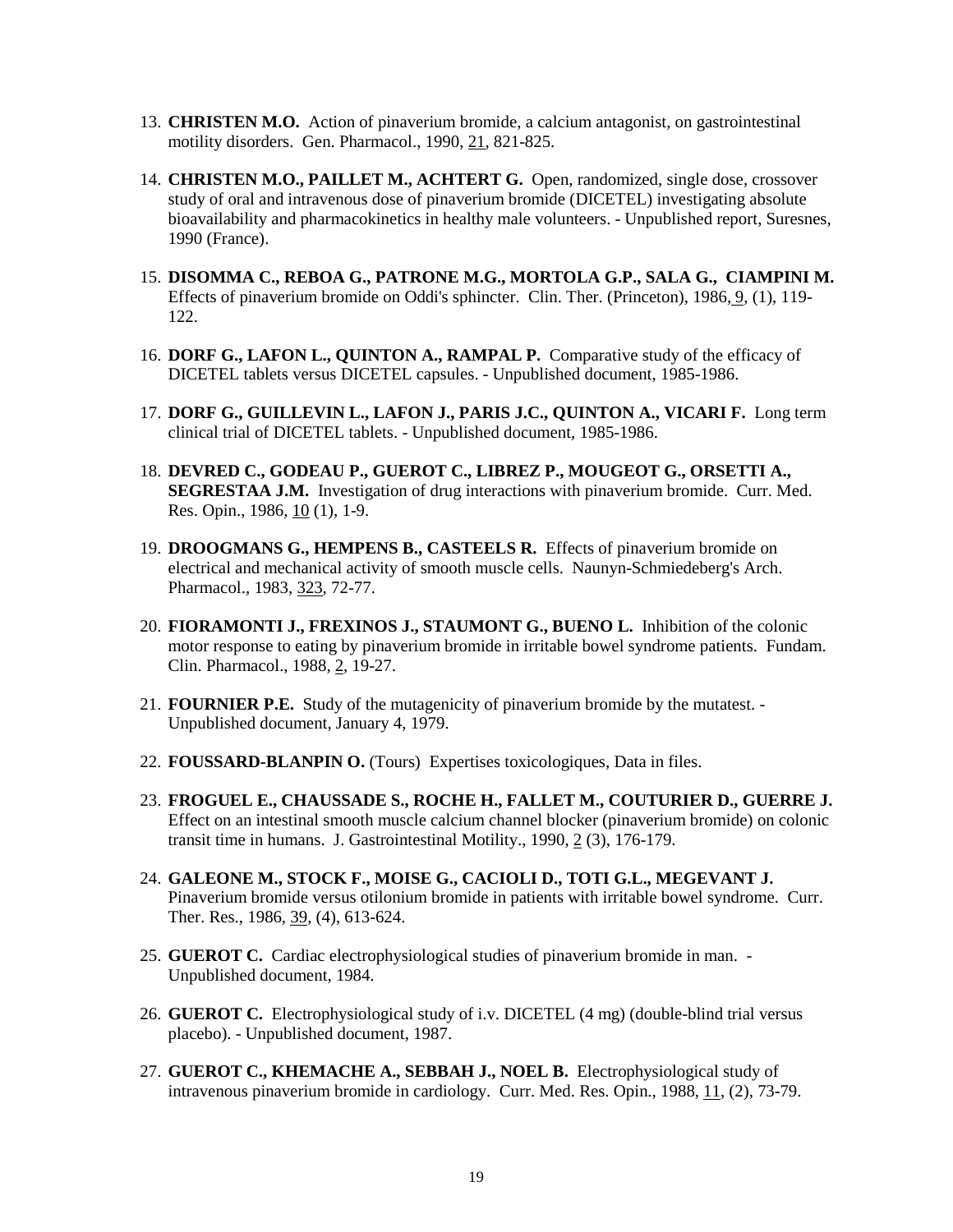- 28. **JACQUOT C., RAPIN J., LAMBREY B., BARONNET R., PICHAT L.** 14C pinaverium bromide synthesis and pharmacokinetics study in the rat. Eur. J. Med. Chem. - Chimica Therapeutica, Jan. - Feb., 1978, 13, #1, p.p. 61-66.
- 29. **JACQUOT C., TROUVIN J.H., CHRISTEN M.O.** Selectivity of gastrointestinal calciumantagonists: pharmacokinetic aspect. -Published in: Calcium Antagonism in Gastrointestinal Motility CHRISTEN M.O., GODFRIAND T., MCCALLUM R.W. (Eds) ELSEVIER, Paris, p.p. 141-151, 1989.
- 30. **JONES E., et al.** Ames metabolic activation test to assess the potential mutagenic effect of pinaverium bromide. Unpublished document, February 21, 1986.
- 31. **LAMAZZA A., TOFI A., BOLOGNESE A., FONTANA B., DEMASI E., FRONTESPEZI S.** Effects of pinaverium bromide in the premedication of endoscopic retrograde cholangiopancreatography and on motor activity of the sphincter of Oddi. Curr. Med. Res. Opin., 1986, 10, 280-284.
- 32. **LEVY C., CHARBONNIER A., CACHIN M.** Bromure de pinaverium et colopathie fonctionnelle - étude à double insu. Sem. Hop. Paris Therapeutique, 1977, 53 (7-8), 372-374.
- 33. **MILTENBURGER H.G.** Cell transformation assay with Syrian hamster embryo (SHE) cells. Unpublished document, June 3, 1986.
- 34. **MIRONNEAU J., LALANNE C., MIRONNEAU C., SAVINEAU J.P., LAVIE J.L.**  Comparison of pinaverium bromide, manganese chloride and D600 effects on electrical and mechanical activities in rat uterine smooth muscle. Eur. J. Pharmacol., 1984, 98, 99-107
- 35. **NOEL B.** Double-blind comparative study of DICETEL tablet and DICETEL capsule. Multicentre study. Synthesis. Unpublished document, March 1986.
- 36. **PARIS J., SIMON V., ITOUA-NGAPORO A.F.** Evaluation de l'activité spasmolytique du bromure de pinaverium sur la musculature gastro-intestinale et le sphincter d'Oddi, chez l'homme. Rev. Fr. Gastro-Enterol., 1977, (126), 41-47.
- 37. **PASSARETTI S., SORGHI M., COLOMBO E., MAZZOTTI G., TITTOBELLO A., GUSLANDI M.** Motor effects of locally administered pinaverium bromide in the sigmoid tract of patients with irritable bowel syndrome. In. J. Clin. Pharmacol. Ther. Toxicol., 1989, 27, (1), 47-50.
- 38. **RICHOLD M., et al.** An assessment of the mutagenic potential of pinaverium bromide in mammalian cells in vitro using the mouse lymphoma TK locus assay. Unpublished document, March 13, 1986.
- 39. **ROUX J.J., SALMON D., RENY A.** Emploi d'un antispasmodique musculotrope chez la glaucomateux. Gaz. Med. France, 1980, 87, (9), 1033-1036.
- 40. **SCAFFIDI A., COSTA R., FRONTESPEZI S.** Effectiveness of pinaverium bromide in the treatment of primitive biliary dyskinesia: <sup>99 m</sup>Tc-P-IDA scintigraphic evaluation. Int. J. Clin. Pharmacol. Ther. Toxicol., 1987, 25 (9), 522-526.